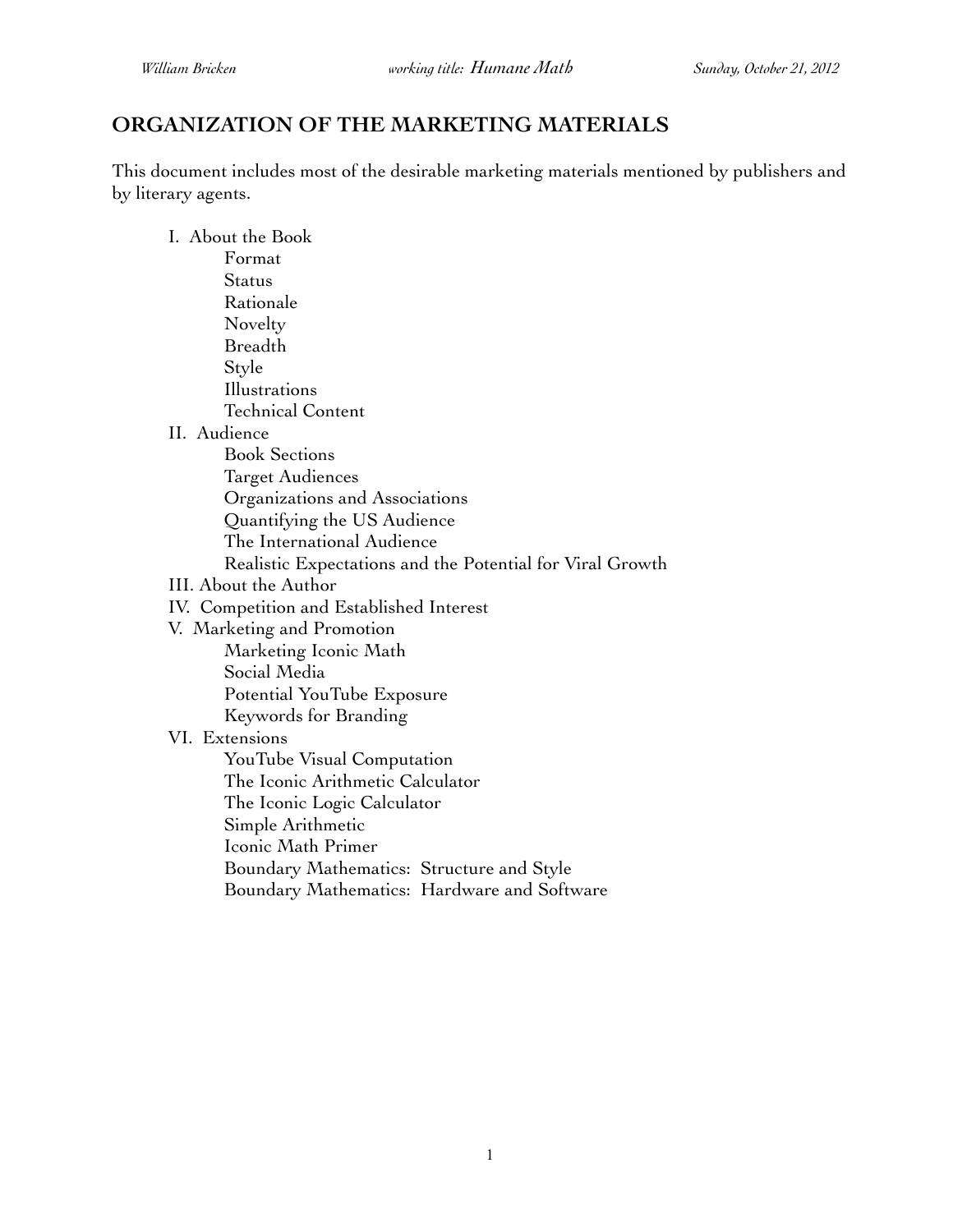# **I. ABOUT THE BOOK**

#### *FORMAT*

Title -- *Humane Math: Fixing the inhumanity of twentieth-century math*

Alternative title -- *The Naked Queen: You are right, math does not make sense.*

Approximately 500 pages with 300 illustrations. See the sample chapters for how illustrations are used to provide multimedia access to the content of the text. Some additional technical content may be added as an Appendix.

#### *STATUS*

Four chapters are written. The research is completed, notes and supporting materials are collected for all chapters. Each chapter is centered around two or three essays that I have written previously, over the last three decades. It's fair to say that each chapter is over half-done.

I estimate about 20-30 manuscript pages per chapter, about 20 chapters, 400-600 pages total (plus contents, index, notes and references).

| Section I on math education                     | $-150$ pages |
|-------------------------------------------------|--------------|
| Section II on math and computation $-100$ pages |              |
| Section III on media and virtuality             | $-100$ pages |
| Section IV on iconic math                       | $-150$ pages |

Every chapter will include about 20 illustrations and a few tables. All will be line drawings, in a sketch style. About 25% of the total page area will be illustration rather than text.

With support, I am free to take a sabbatical from my teaching job until the text is completed. My working speed (without distractions) is about one chapter per week, which means 4 to 5 months to completion, including illustrations.

#### *RATIONALE*

*Humane Math* (HM) is for people who dislike math, for people who resent the inadequacy and insecurity that math education has caused them to feel. The core idea of HM is unique: *math itself is to blame for math phobia*. Math anxiety is a sane reaction to being forced to do the degrading symbolic math tasks taught in schools. Those who rue math were right all along, math education is unreasonable, indeed inhumane, because math itself is built upon illusion and theology. Precollege math *does not work* as advertised, it is not connected to reality, to utility, or to clear thinking. For all but the approximately one-hundred-thousand math professionals, the ideas of math are irrelevant; for 80% of us, twentieth century math is an evil.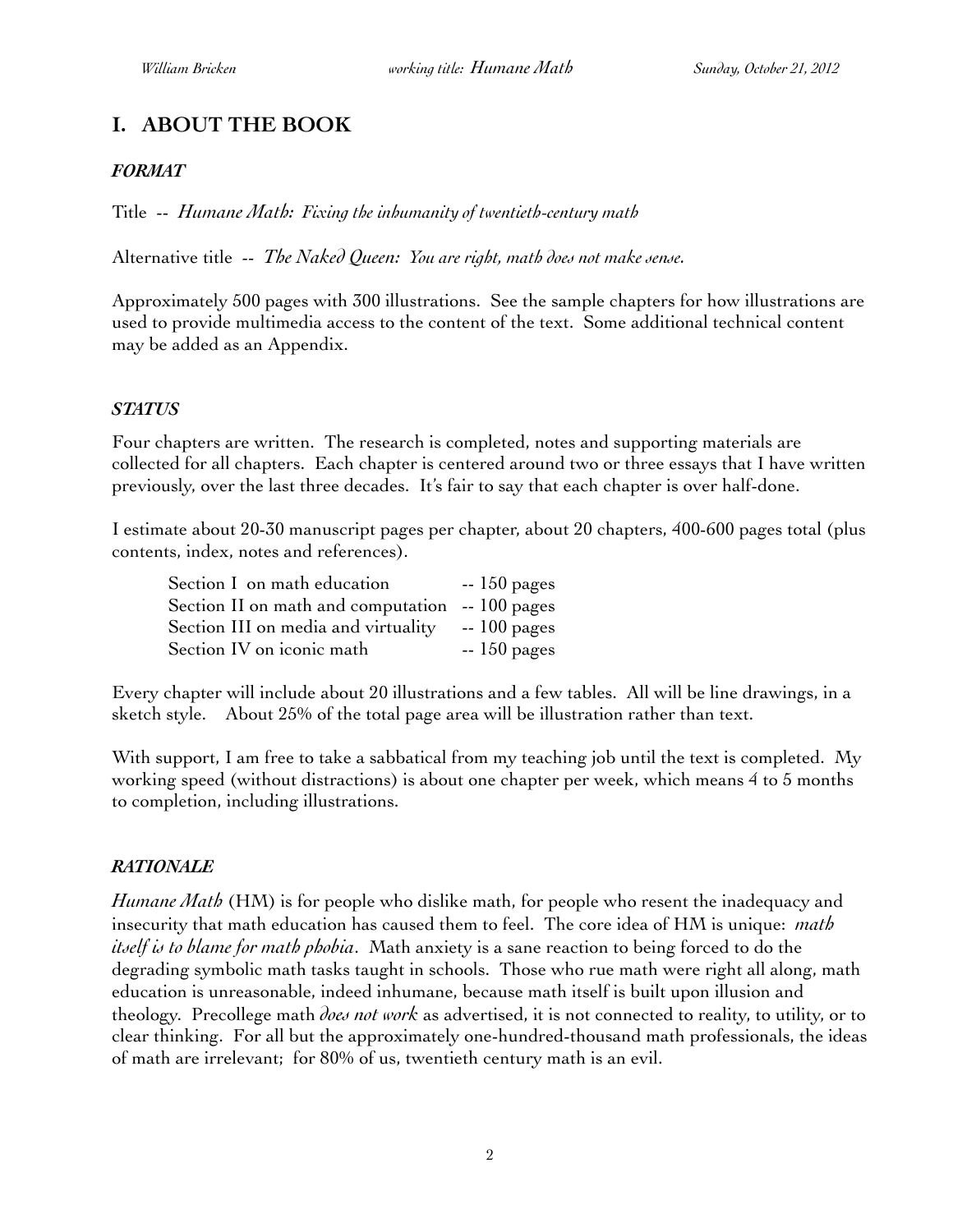HM is not anti-math (!), rather it seeks to broaden our mathematical vocabulary to include familiar and friendly words, comforting and satisfying concepts, and especially concrete and visceral experiences. The mathematical content of HM is *foundational*, the book shows what math could be if it were built from an understanding of how people learn. HM explains *why* math works: math is a tool we use to limit the actual complexity of our world. Thus mathematical description is neither true nor accurate. HM redesigns this tool so that it can be used by nonprofessionals. The bulk of the book explains, from educational, historical, computational, and societal perspectives, why the tool needs to be redesigned.

The four sections of HM demonstrate, clearly and simply, why math does not work, what specifically is wrong, how pervasive and destructive this problem has become, and how specifically to modify math to make it work again for people. The content is simple grade school arithmetic (i.e. how to count and how to add) and elementary logic, not taught in grade school but an essential component of clear thinking. The issue is both timely and critical: the rapid spread of enforced symbolic computation is actively divorcing humanity from our authentic world of experience.

HM helps readers to regain confidence and perspective, but unlike all other math self-help books, HM *fixes math* while supporting rather than trying to fix those who have been damaged by math education. Self-help books proclaim: "Even *you* can learn to do math!"...but only if you are willing to abandon your common sense and your natural understanding of reality. HM is not a collection of tips and techniques, it is a closely reasoned and intuitively obvious discussion of how twentieth-century math has abandoned its historically human roots and its necessary connections to the human body. HM returns common math to its inherent simplicity.

The book's most significant disadvantage (other than having math as its content) is that it does not focus on personalities and their stories. The bulk of the content is about how math works, how it undermines us, how it has come to dominate modern culture, and how to fix the problems that this causes. Several personal stories and the lives of several important people are recounted, however the primary writing style is conversational/descriptive. HM shows with simple language and illustrations how authentic (as opposed to symbolic) math is built upon common sense.

### *NOVELTY*

HM includes a plethora of innovative ideas, many carried to fruition. There are very few books currently addressing a general audience about what is wrong with math itself. The popular "How to Lie with Statistics"-type books show how conventional math can be misused. HM shows how conventional math misuses human intelligence.

Although there is plenty of criticism about math education, *mathematics* is apparently beyond criticism. Math is not recognized as physical activity, we think of it only as abstract symbolic concepts. So we do not hold math accountable for its impact on our physical world! HM shows us that the recently lost connection between body, earth and math can be regained by generalizing the communication of mathematical ideas to include iconic forms such as drawing, sculpture and interactivity. Iconic math frees mathematical concepts from the tyranny of their typography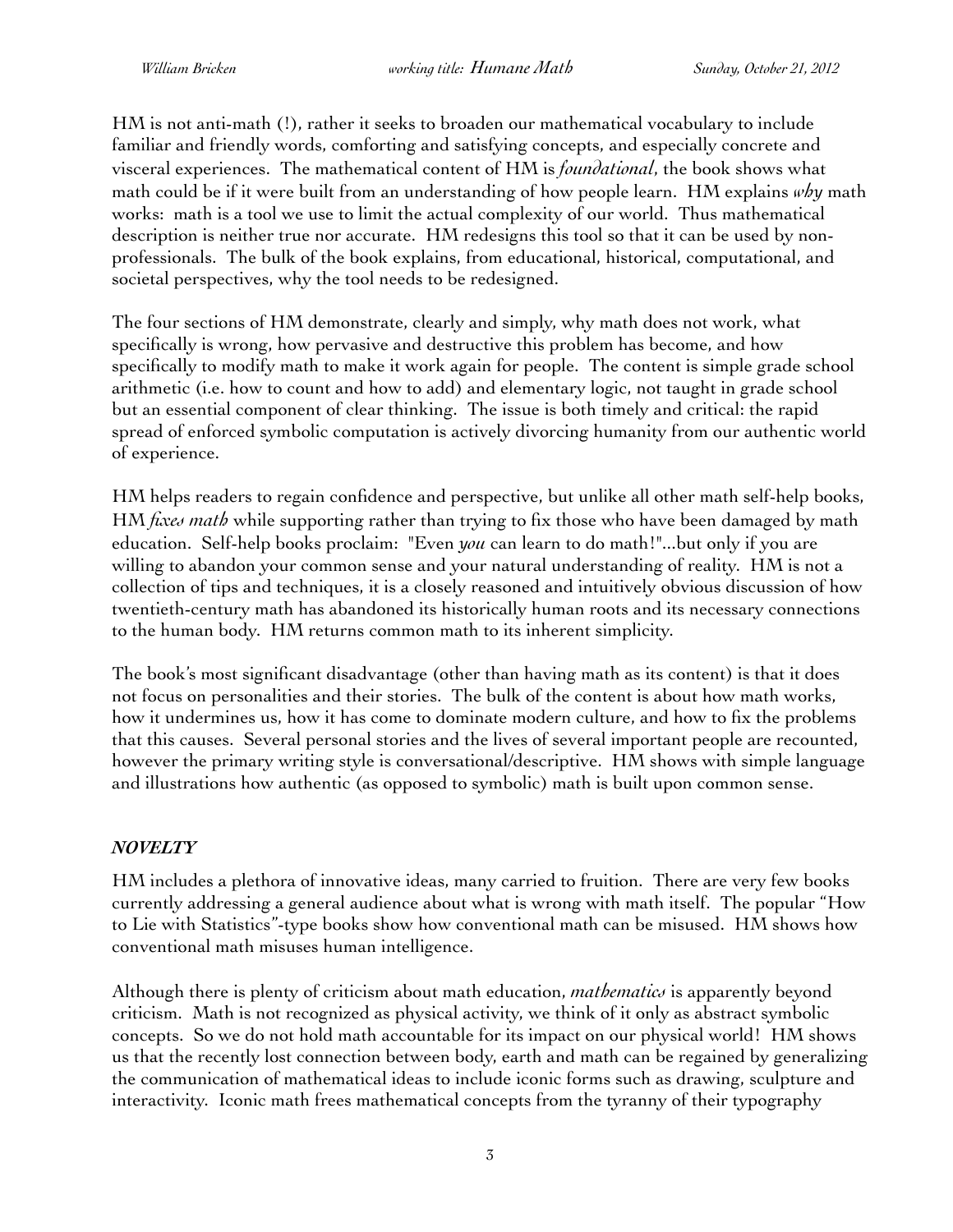simply by eliminating the restriction that math must be written as a string of symbols. This broader perspective on communication allows a reconnection of mathematics to the Earth. Presymbolic communication becomes available. *Addition is putting stuff together; multiplication is ways of arranging stuff.*

The cold, harsh symbolic math we are taught in schools is just not realistic, it is a greater cost than benefit. The last section of HM introduces *iconic math*, a non-symbolic alternative to symbolic math. Icons look like what they mean. Iconic math is simpler because it is directly relevant within our physical world. How arithmetic works is assumed to be beyond improvement. HM pioneers an unexplored idea: *simple arithmetic really doesn't work all that well*.

HM has criticism, analysis, innovation, substance and uniqueness. Almost every chapter of HM includes provocative ideas, and then demonstrates that these ideas are both reasonable and descriptively accurate:

- Counting does not work.
- Counting is not the right place to begin to teach math.
- The ubiquitous place-value notation for numbers is clumsy and inefficient.
- We cannot trust what we are taught about simple arithmetic.
- Math education does not teach math.
- Symbolic math disassociates us from common sense and from intuition.
- Math is intuitive when the symbols are removed.
- We should stop teaching math as a subject until college.
- Western mathematical abstraction is a limited and bias perspective on what math is.
- The concepts of modern math are essentially theological.
- Symbolic math is ecologically unsound.
- The true/false duality of logic is unnecessary and destructive.
- Rational thinking is achieved by forgetting irrelevant information.
- Digital convergence is disassociating us from reality itself.

### *BREADTH*

Our culture is in transition. Not only have we embraced the internet, our new virtual worlds provide dynamic, interactive, social, and visual communication and entertainment. Our antiquated schools still teach reading, writing and arithmetic, how to encode experience into symbolic knowledge. Our media culture has little need for symbolic codes, instead it provides simulation of experience, it shows us how to live, it involves us. Reading has evolved into video, film and active dialogue. Writing has evolved into tweets, crisp texting, and direct interaction. Math has not yet evolved. Rather math has split into three. It has become a powerful tool for shaping society, it has become the hidden digital language of computers, and it has become a symbolic torment forced upon us in schools.

*Math phobia* is a wicked problem. It is perpetuated by the very agency tasked with solving it. It splits parents and communities into warring factions. The blame for math phobia is placed upon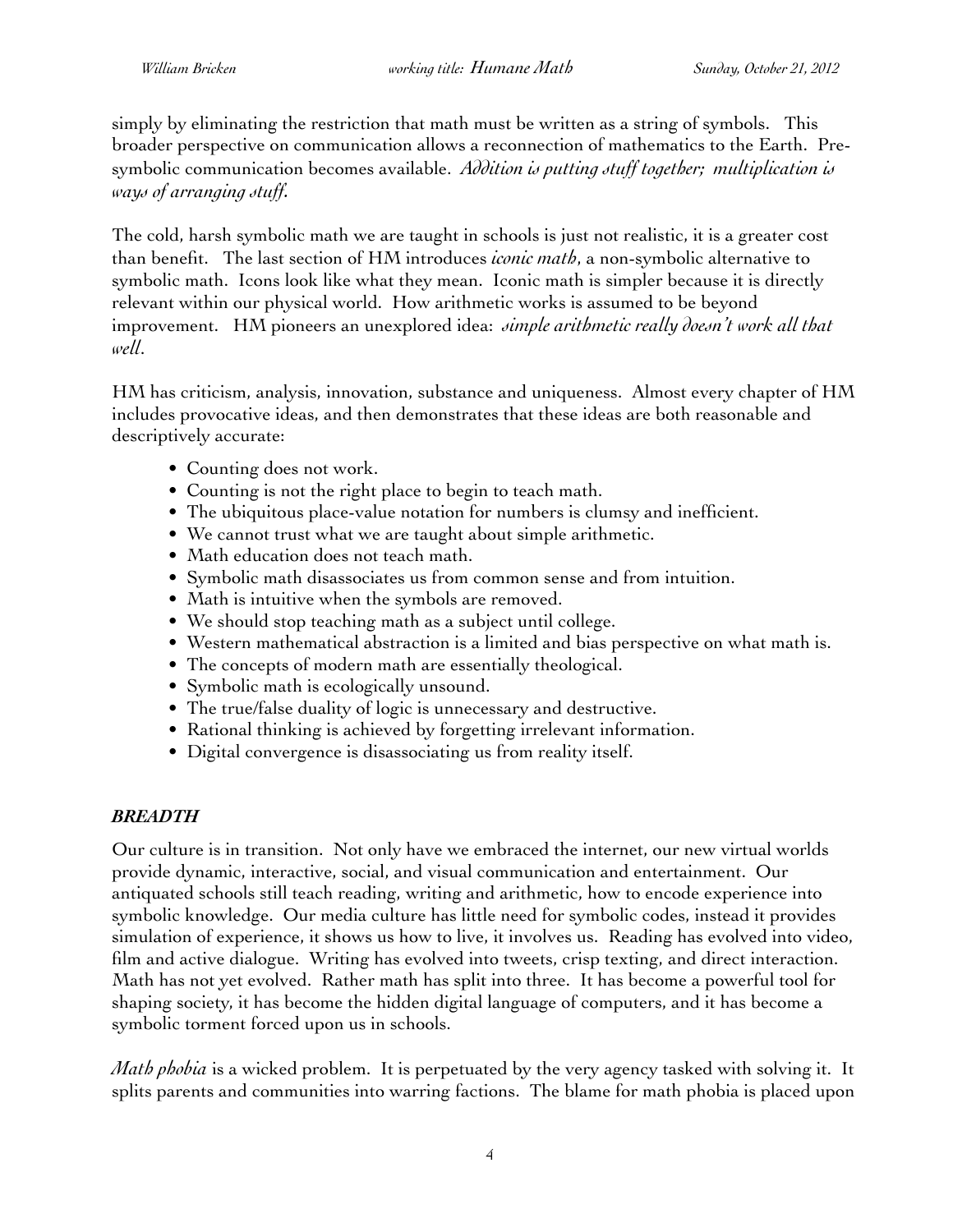its victims. The schools and school districts that are expected to solve the problem are out-oftouch with the problem itself, as well as with the potential solutions. There is no central authority in the US school system that can lead a concerted effort into finding a solution. Once a person educated into math phobia leaves school that person is abandoned, there is no longer an institutional incentive to fix the problem.

HM explores the costs of symbolic math, from its abandonment of human values to its complete detachment from reality. It shows us why we dislike school math, and how we can repair the damage. But the danger of *symbolic detachment* is far greater, since mathematics underlies the digital convergence of electronic technologies. We are living in *virtuality*, the apparent world that we construct from mathematical abstraction. We electronically reduce our authentic reality to streams of zeros and ones. We transmit those streams to electronic devices that then mathemagically construct the virtual worlds of radio, television, video games, webpages, text messages, GPS tracking, and digital avatars. HM explores how the other-worldly abstraction of digital logic has led humanity to the brink of an ultimate alienation, our detachment from reality itself.

### *STYLE*

HM includes some of my professional work, some personal experiences and some archival material. The descriptive thread is not autobiographical but rather observation of and conclusion about our ongoing cultural shift from text to imagery, from linear to parallel thinking, from encoded to experiential communication, and from symbolic to iconic math. The writing is not academic. I write as clearly and as explicitly as possible, I concretize rather than generalize. But the topic is math and equations do occur. My approach to ameliorate the potential avoidance of equations in a semi-popular book is to express these equations in concrete, physical and iconic images, to demonstrate that the symbolic abstractions that people avoid are in fact completely avoidable.

HM provides the details of a simple alternative that reunites math with effortless human understanding. The text is not evangelical. The book demonstrates a simpler, more humane approach to pre-college math by expressing mathematical concepts with icons rather than with symbolic strings. This affront to twentieth-century symbolic math was widely forbidden up until a couple of decades ago. HM dives straight into the controversy by showing highly efficient iconic approaches to counting, arithmetic and logic.

# *ILLUSTRATIONS*

The current illustrations and tables in the sample chapters are not polished. The particular style of these drawings can be changed if desirable. However illustration of the important ideas in the book is essential to the book's central premise, that the age of symbolic communication is coming to an end.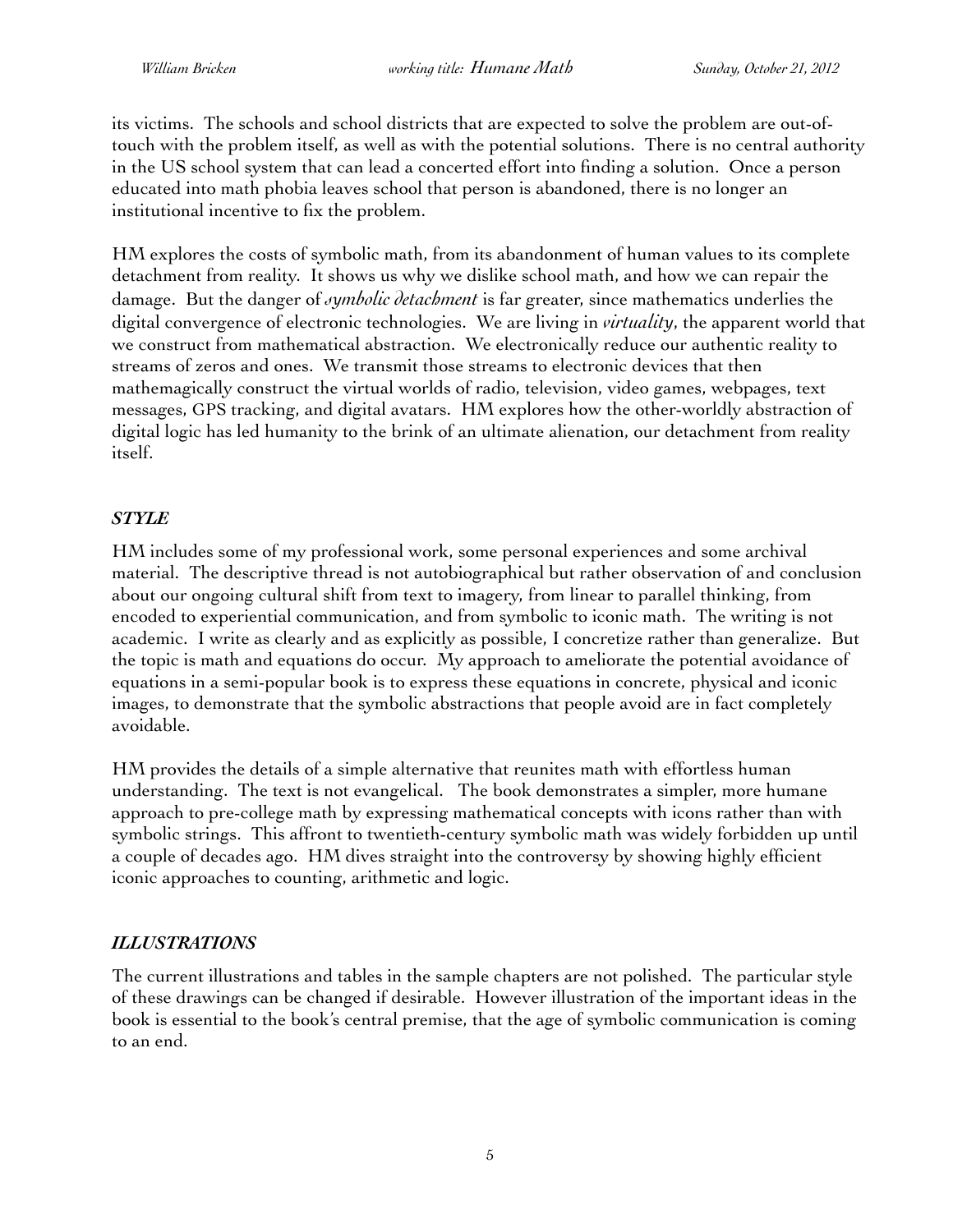### *TECHNICAL CONTENT*

The technical ideas in Section IV of the book are online at [http://iconicmath.com,](http://iconicmath.com) with specific technical content on these pages:

> [Unit-ensembles](http://iconicmath.com/arithmetic/units) [Depth-value notation](http://iconicmath.com/arithmetic/depthvalue) [Container numbers](http://iconicmath.com/arithmetic/containers) [Binary calculator](http://iconicmath.com/calculator/binary) [Decimal unit calculator](http://iconicmath.com/calculator/decimalunits) [Decimal digit calculator](http://iconicmath.com/calculator/digit) [Boundary logic](http://iconicmath.com/logic/boundary)

**The book is not about these technical details**, but rather about the historical, societal, electronic and conceptual circumstances that make these details relevant. The website is intended as a followup to the book for those who may want more detail about math than is mentioned in the book.

# **II. AUDIENCE**

HM is a book about math that expresses the attitude of the general public: math is not a personal good. A primary audience is those who have been damaged by their experiences with math education, including parents of children experiencing these same difficulties. A secondary audience is those who are attracted to cutting-edge technical ideas.

### *BOOK SECTIONS*

HM addresses four separate but conceptually threaded topics. Each might attract a different audience. The Sections and their potential audiences:

- I. **math education** (Bringing Math Education Back to Earth) educators, math students, parents, schools
- II. **math and computation** (Seeking Humane Mathematics) technical folks in science, computing and applied math
- III. **media and virtuality** (Getting Lost in Virtuality) those who care about the digital revolution, tech enthusiasts, gamers, media folks
- IV. **iconic math and innovative thinking** (Building a Humane Foundation) those who are willing to think differently about what math is

Section I on **math education** (particularly in the US) is intended to attract a wider audience than may be interested specifically in math or in mathematical innovation. Math trauma is widespread, and appears to be the driving force behind many "math" books currently sold. HM's attention grabber: our problems in math education are not attributable to students, teachers, parents, educational systems, teaching methods, testing, or cultural differences. *The problem is with math*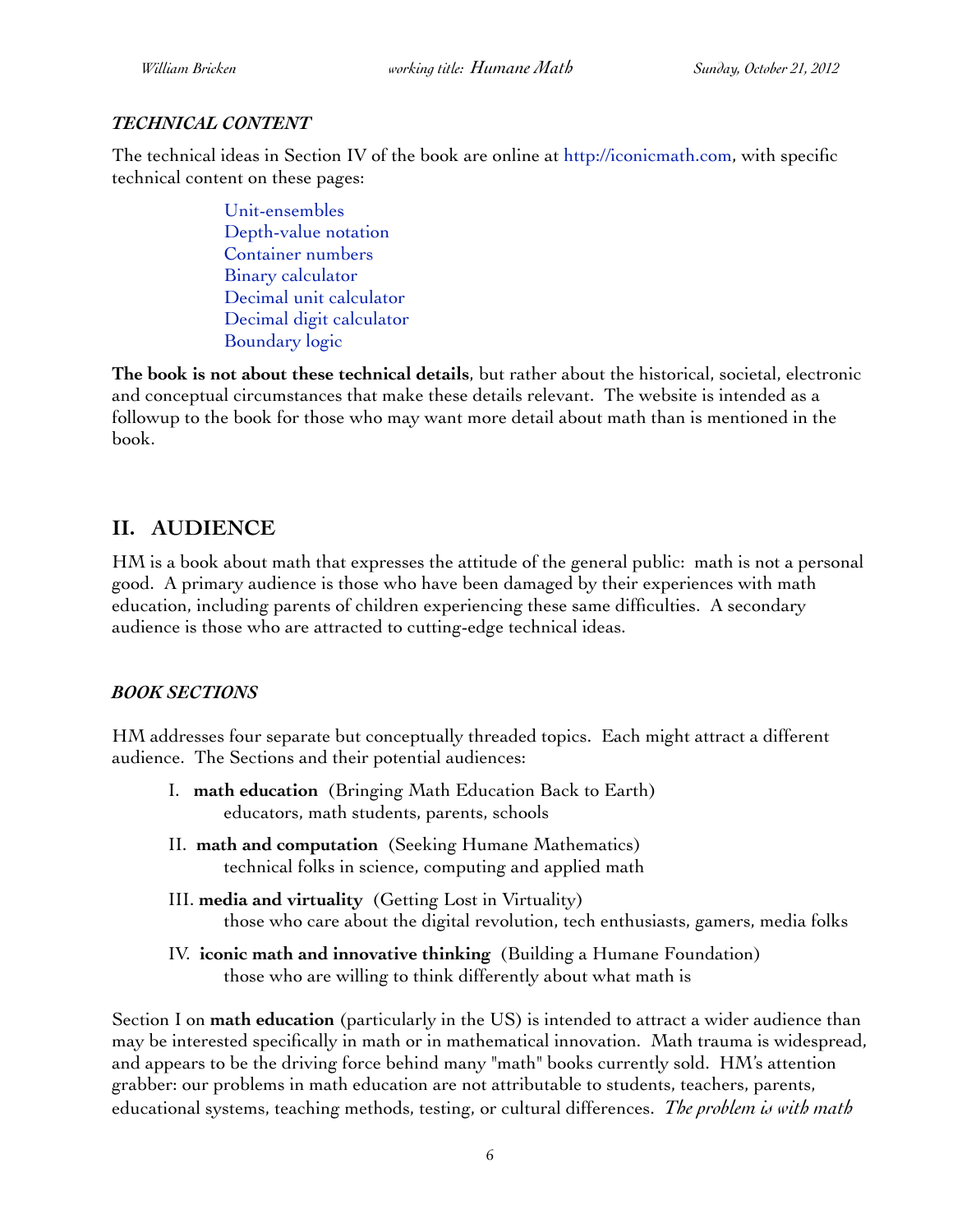*itself.* All of our current debates miss this point because all hold math beyond criticism. The audience includes teenagers in math classes, disgruntled students and educators, parents who wonder how school math can be so upsetting, folks who like controversial ideas, and others with a concern about the problems of math education.

Section II on **math and computation** describes what is wrong with math. By drawing the analogy between mathematical concepts and theological doctrines, I hope to attract both atheists and matheists (non-believers in math), both those who are willing to look at their own beliefs and those who are happy criticizing the beliefs of others. This section may draw a technical audience with interests in math and in computation, folks who find fascination in technical concepts, and others who may be intrigued, tickled or curious about finding fault in a cultural untouchable. The attention grabber: *symbolic systems disassociate us from our bodies and from our shared reality*.

Section III on **media and virtuality** appeals to a wide general audience: those who read about the digital revolution, those who wonder about how digital convergence works, and those who have a deeper interest in the nature of film, television, and entertainment technologies. The materials on *virtual reality* reach back to the fascination for this subject in the early 1990s, and extend outward to current day gamers, Kinect and Playstation enthusiasts, and technology futurists. It is also of interest to those who see digital media and the internet more philosophically, as humanity spends more time immersed in the virtual/digital. The attention grabber: *our culture is abandoning physical reality and authentic experience in favor of virtuality* (imaginary information transactions that are purely sensory/cognitive).

Section IV on **iconic math** is my primary motivation for writing HM. The preceding three sections are intended to lead up to the plethora of novel ideas here. This section rebuilds math both conceptually and computationally, constructing a new (for this century) foundation for mathematics based upon physical experience and interaction. Iconic math is a partial solution to the problems raised in the prior three sections. It is intuitive and easy to learn and teach. It is connected to our bodies. Computation becomes manipulation. Iconic math integrates virtuality with reality by providing conceptual tools that embody unity rather than duality and eco-realism rather than theology. And it was a prevalent form of mathematics prior to the beginning of the 20th century. The attention grabber: here's *a new form of familiar math* to help us understand our experiences with symbolic math.

Section IV references thirty years of work, mostly in Silicon Valley research labs, mostly not published. Many folks are familiar with what I've been doing under the name Boundary Math, and I'm just now taking it public. It's clear that a book solely on iconic math won't gain an audience, so HM includes connections to math education, high technology, and media. The book itself does not depend on the technical work. I'm open to advice, of course, as to whether or not this is a good strategy.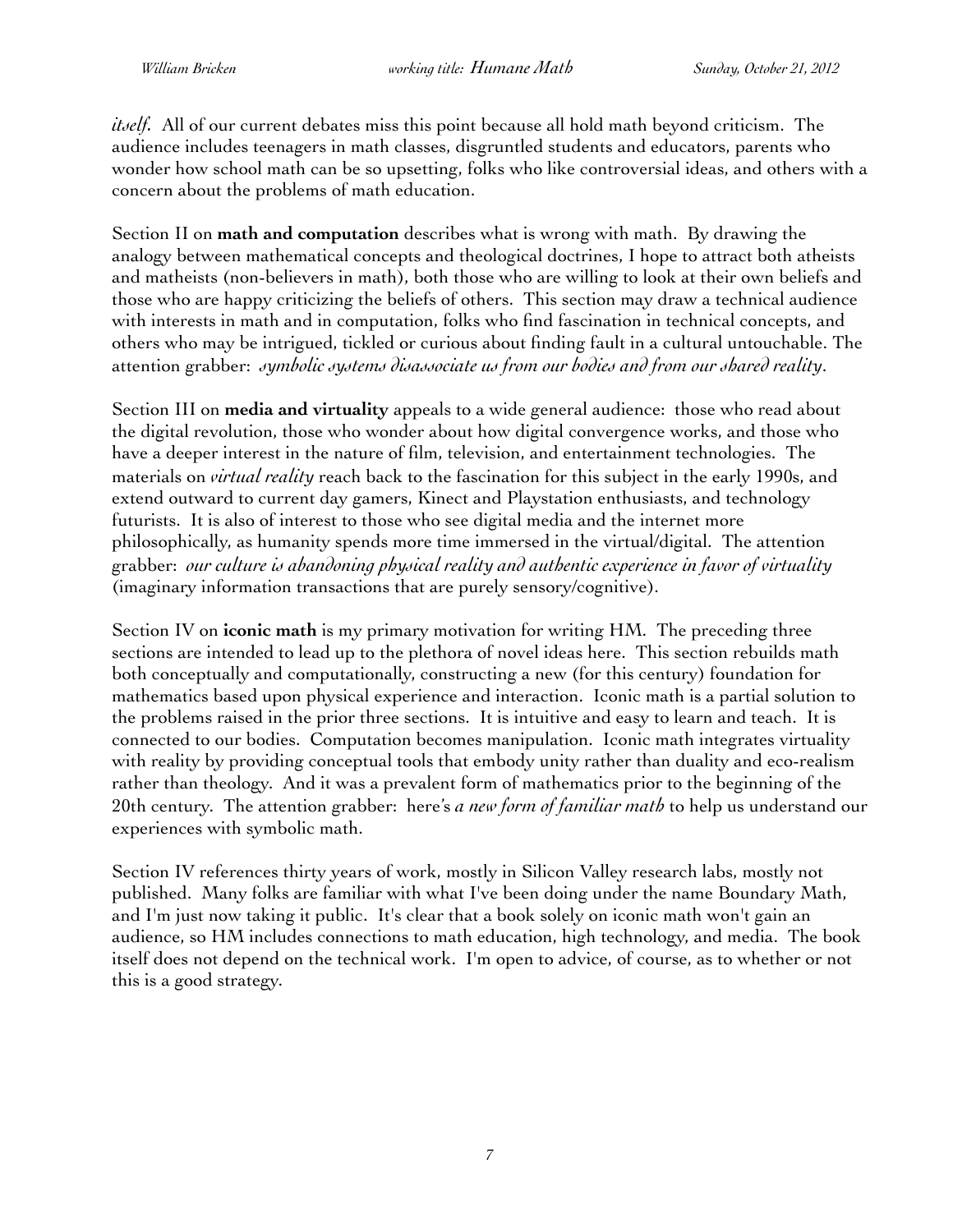### *TARGET AUDIENCES*

HM attracts its audience by providing unique and novel content, a cross-disciplinary and crossgenre style, and absence of multisyllabic academic/philosophical language. It might sell to

- folks who are confused, frustrated, or simply interested in what's wrong and what's right about school math
- folks who are fascinated by technological progress and the cutting edge of science (dark matter, quantum indeterminancy, bio-ethics, digital convergence, genetic engineering, ...)
- history of science buffs who wonder how we got where we are today
- puzzle solvers who want to figure out how math works
- math-friendly folks who value growth and change
- contrarians who are interested in entrenchment of dysfunctional ideas
- folks who carry math anxiety
- older students of math
- teachers of math at any level
- parents who care about their children's math education
- adults who believe that math should return to its cultural origins

Many of these audiences have little overlap. Those interested in technology, for example, would probably not be math adverse, while those who are math adverse may not be motivated by innovative concepts. The design choice to address a diversity of audiences comes from my own multi-disciplinary, generalist training.

### *ORGANIZATIONS AND ASSOCIATIONS*

The larger US associations of mathematicians and mathematics teachers include:

| NCTM: National Council of Teachers of Mathematics                            | (membership:            | 100,000 |
|------------------------------------------------------------------------------|-------------------------|---------|
| MAA: Mathematical Association of America                                     | (membership:            | ~10000  |
| AMS: American Mathematical Society                                           | (membership:            | 30,000  |
| SIAM: Society for Industrial and Applied Mathematics                         | (membership:            | 12,000  |
| NEA: National Education Association                                          | (membership: 2,500,000) |         |
| AFT: American Federation of Teachers                                         | (membership: 1,500,000) |         |
| AAE: Association of American Educators                                       | (membership: 300,000)   |         |
| NAEYC: National Association for the Education of Young Children (membership: |                         | 70,000) |
| NSTA: National Science Teachers Association                                  | (membership:            | 50,000  |
|                                                                              |                         |         |

Each of these organization may publish a review/critique of HM, building potential notoriety and sales. An advantage is that there is no "educational product" being marketed, and no direct claim that iconic math will measurably improve math performance in schools. (This is a subtle issue; changing a universal standard is not actually possible, but providing hope to those abused by the standard is readily achievable.)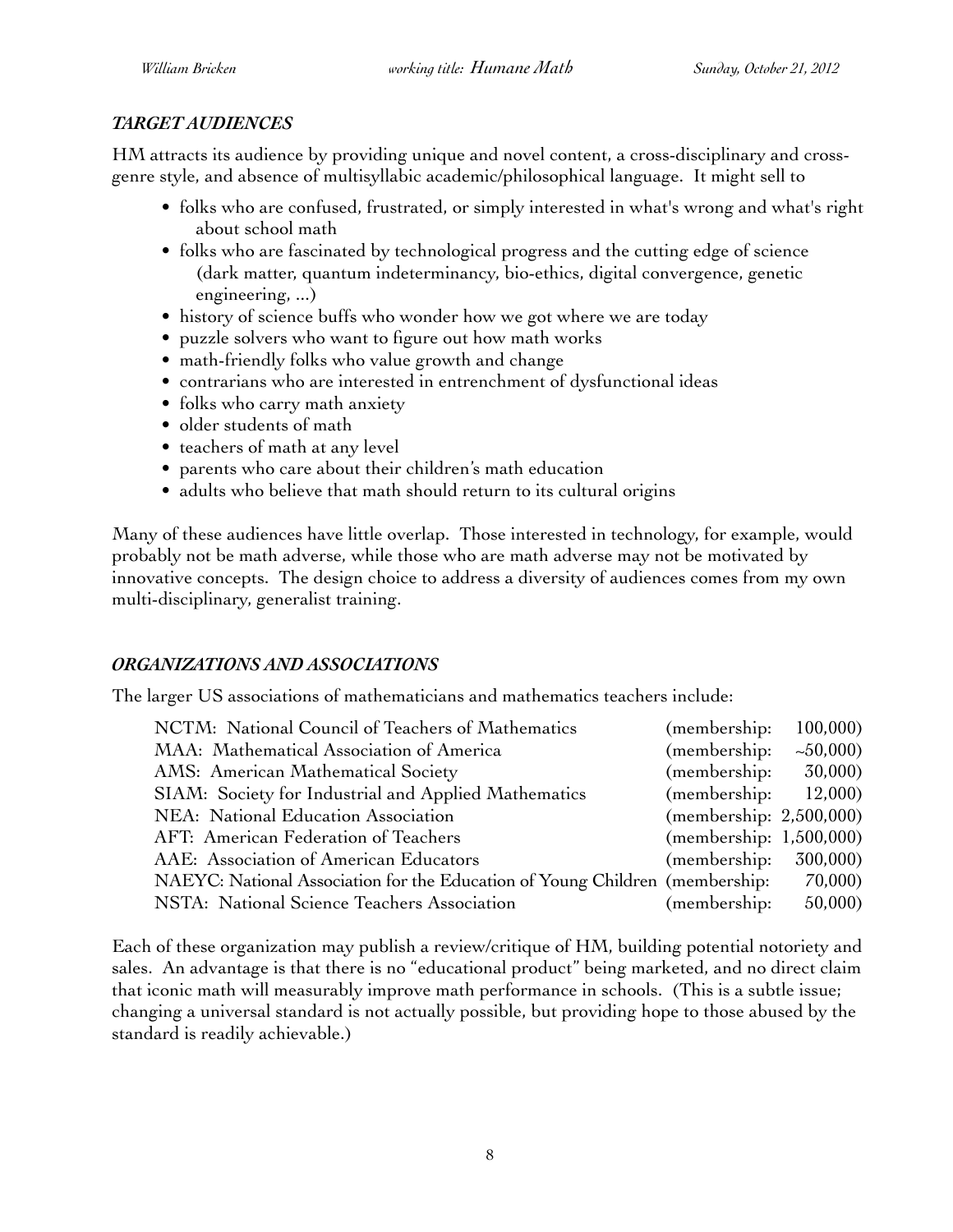### *QUANTIFYING THE US AUDIENCE (data from WolframAlpha and YouTube)*

There are a vanishingly small number of working mathematicians in the US, about 3000. If we count statisticians, actuaries and the like, there are about 100,000 jobs that require working with math extensively, 1/10 of 1% of the workforce at most. Mathematicians are not the audience. There are ten times more scientists who use applied math, 1% of the workforce, than math workers. Scientists are a secondary audience.

#### **Sales estimates**

*3,000 scientists:* The formal nature of iconic math may attract some of the 1.3 million folks in the scientific community. Subjective guess: Perhaps 1 out of 500 might purchase the book.

*500 college math teachers:* There are 100,000 college instructors in math related subjects. 1 out of 200.

*2,000 pre-college teachers:* There are 4 million teachers in elementary and high schools. Almost all of the nearly 2 million elementary teachers teach math. This is the large natural audience. With successful exposure, this audience might be 1 in 2,000.

*4,000 college students:* The 18 million post-secondary students might "discover" the book, but this audience may not materialize. 1 out of 5,000.

*10,000 households with kids:* There are 50 million elementary and secondary school students, representing close to 20 million households. Almost all of the kids are taking (or have recently taken) a math course. The book is targeted for the parents of these math students. Half may be preemptively appalled by the content. A penetration of this market at 1 out of 2,000 would mark success and provide a base for further growth.

*1,000 high school students and graduates:* By current estimates, 80% of students who are taking or who have taken math courses (i.e. all elementary and secondary students) have experienced math trauma. That's 40 million people, most of whom are too young to buy directly but who may contribute to sales. The estimate of 1 in 20,000 is for secondary students and high school graduates only.

*8,000 general interest in new science:* Generally interested technological public, including folks who follow new ideas. A guess.

*1,500 institutions:* The US has about 16,000 public libraries. I'm not familiar with penetration rates and profit margins for institutional copies, so this is a low estimate.

This tally suggests an initial audience of about

### *30,000 expected first-edition sales.*

Several of the above audience sub-groups provide room for substantial growth should the book (or its concepts) become popular, meme-like, or viral. The *parents of math students* group has the greatest growth potential, with a base of 50 million. *Post-secondary students* may find some philosophical/practical interest in the text, a base of 18 million. But the most promising subgroup would be the *general interest public*. This audience may add around 25 million more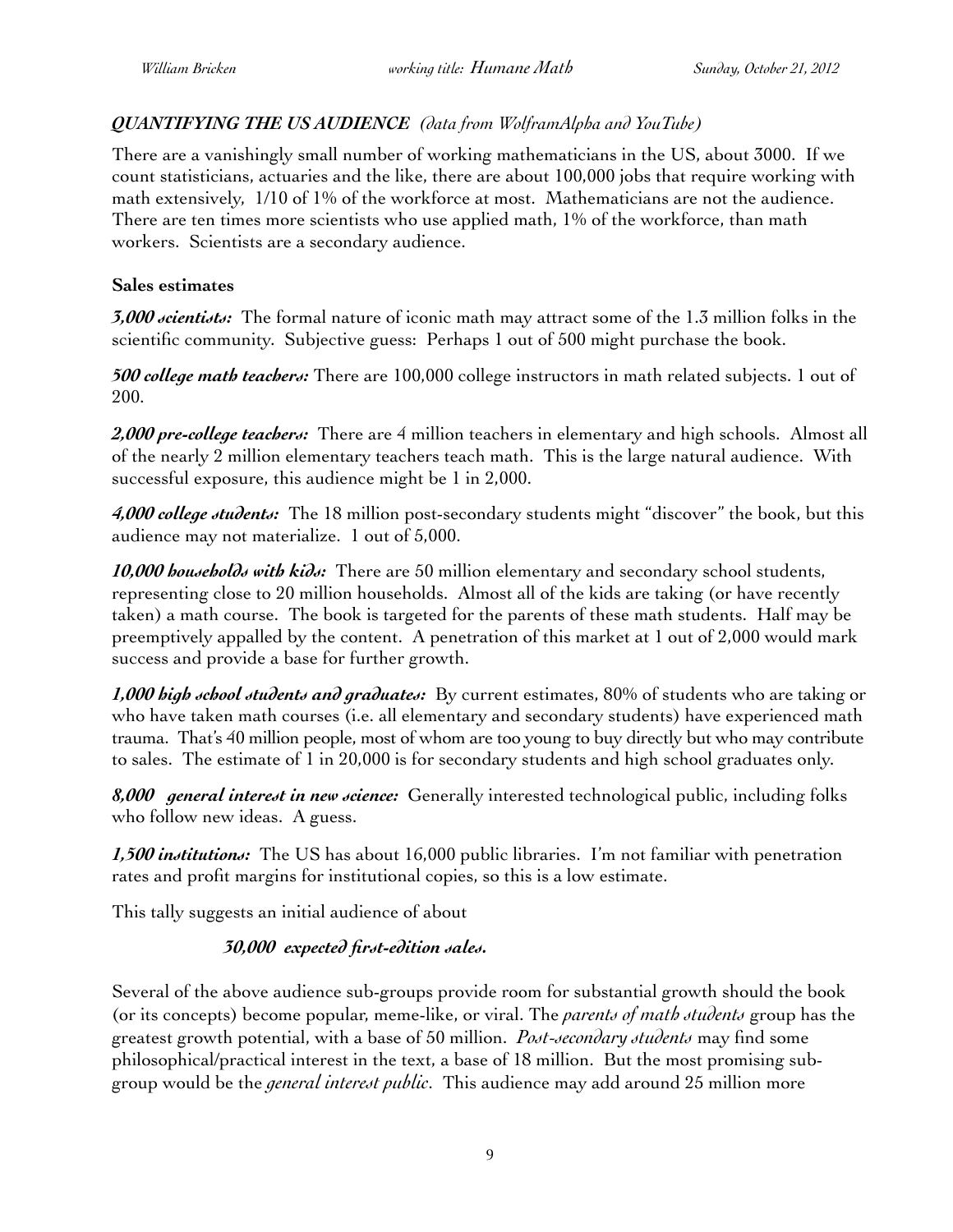potential readers to those already counted above. The Marketing Section includes ideas about how to reach these sub-groups.

### *THE INTERNATIONAL AUDIENCE*

The ides of iconic math has much greater traction in Europe, although still with only a very few academics. The concepts are closely related to Eastern philosophies and may find traction in Asian markets. Without trying to quantify this audience explicitly, I'll guess that there are just as many potential sales outside of the US as inside the US, i.e. approximately 30,000 for the firstedition.

### *REALISTIC EXPECTATIONS AND THE POTENTIAL FOR VIRAL GROWTH*

Math is not a subject that can be expected to find a large audience. Nor is there a great expectation for the attendant topics of computation, virtuality, digital convergence, or iconic principles. There is a significant possibility that HM may not crack the Amazon top one hundred thousand books. Thus marketing and advertising is essential, with particular emphasis on wide exposure to the non-fiction and technical reading audiences. There are several appealing reasons why HM might find a viral following, and thus may break into the national non-fiction best-seller list. These reasons include:

*A unique critical stance on math and its desirability:* Math has been an untouchable societal value, yet a huge percent of our population avoid it. HM speaks to a widely spread frustration, anger, and confusion. HM empowers a large population that has been abused and shamed by clearly explaining how math works, its strong and weak points, and the positive and negative contributions that math has made to our culture and to our cultural decision making.

*A unique critique of math itself:* Simple arithmetic is universally believed to be without flaws, math is unquestionably solid. HM shows clearly that math as it is taught in elementary school is *wrong* for humans and for the description of our reality. School math does not work, it does not correspond to our world or to our common sense about how numbers should work. HM describes simple changes in perspective that can re-anchor math to our physiology and to the authentic world. This perspective was universal a century ago and has only recently been lost.

*Iconic math is visual and manipulable:* HM's solution to humanize math can be demonstrated in YouTube videos, by iPad apps, and online by free iconic calculators. Addition and multiplication can be achieved with cups and beans on the kitchen table. It is easy to expose the perspective of HM to a large internet audience. What they will see and what they can experience for themselves requires no text and no explanation. It's also easy to contrast iconic math to conventional approaches, demonstrating advantages explicitly.

*The content is provocative:* It's rare that the flaws of a cultural universal can be exposed. It's rare that math can be shown to be both pretty and easy to understand. It's also almost always the case that substantive innovations in mathematical thought are rejected by the mathematical establishment. Math innovation comes with significant career risks.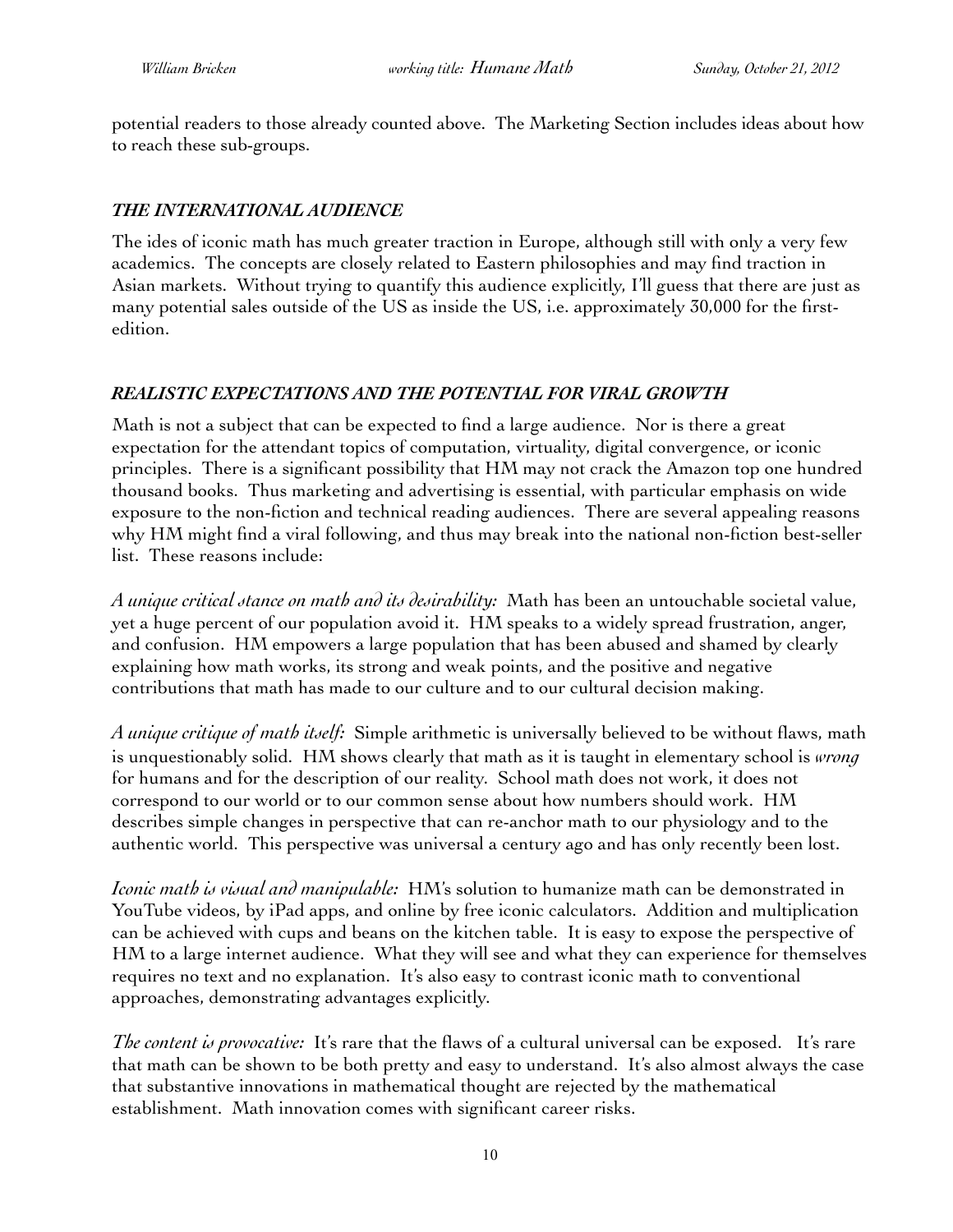# **III. ABOUT THE AUTHOR**

Both a short resume and a longer curriculum vitae are available on the book's private web-page. For the record,

*Education:* PhD in Mathematical Methods of Educational Research, Stanford University 1987, with emphasis on Computer Science, Artificial Intelligence and Educational Psychology. MS, Statistics, Stanford 1983.

*Academic faculty:* at different times, Social Psychology, Education, Industrial Engineering, Computer Science, Software Engineering, and Mathematics.

*Research labs:* Atari Research Lab (Wizard), Advanced Decision Systems (Principal Research Scientist), Autodesk Research Lab (Director), Human Interface Technology Lab at University of Washington (Principle Scientist), Interval Research, Bricken Technology Corporation.

*Expertise:* Classroom teaching and instructional design, software design, computation, programming, distributed virtual environments, silicon optimization, educational innovation.

The life projects that have keep me occupied until now are, in chronological order: childhood, college, marriage, kids, professor, build a school, build a home, get a PhD, software researcher, lab director, principle scientist, chief technical officer, professor, second marriage, chief technical officer, professor. *Author* will be a welcome new addition to break the repetitive cycle that is beginning, especially so since I've accumulated thousands of pages of technical writing.

I travelled around the world a couple of times, attended 17 different schools before college, changed my major each quarter while in college, conflicted with each of my graduate school advisors in three different institutions, taught in half-a-dozen different academic departments, hand-built a 3000 sq ft home in an Hawaiian forest, failed in three separate start-up companies, and am a first-class theoretical software programmer. It's fair to say that technical writing is a hobby.

I've been on the national stage twice, once as the architect and Principal of one of Australia's first innovative schools (Coonara School, 1969), and once as the architect of one the first immersive virtual reality systems in the US (Autodesk Research Lab, 1988). In the late 80's, virtual reality was highly visible, with national media attention. I was on the ground floor as a VR architect and advocate. I've never been a theoretical mathematician, but I have contributed as a recognized computer scientist to innovations in computational math, as both a software and a hardware designer. Throughout, I've been teaching. I'm comfortable with public speaking.

What's unusual is that since the early 1970s, I've studied and developed an obscure and completely misunderstood (and consequently ignored) type of math that is based Charles S. Peirce's Existential Graphs circa 1900 (amazon sales rank ~300,000) and on Spencer-Brown's Laws of Form circa 1970 (amazon sales rank ~800,000). There are only a couple of dozen people working in this field; in this small group I'm an international authority. Most of my work was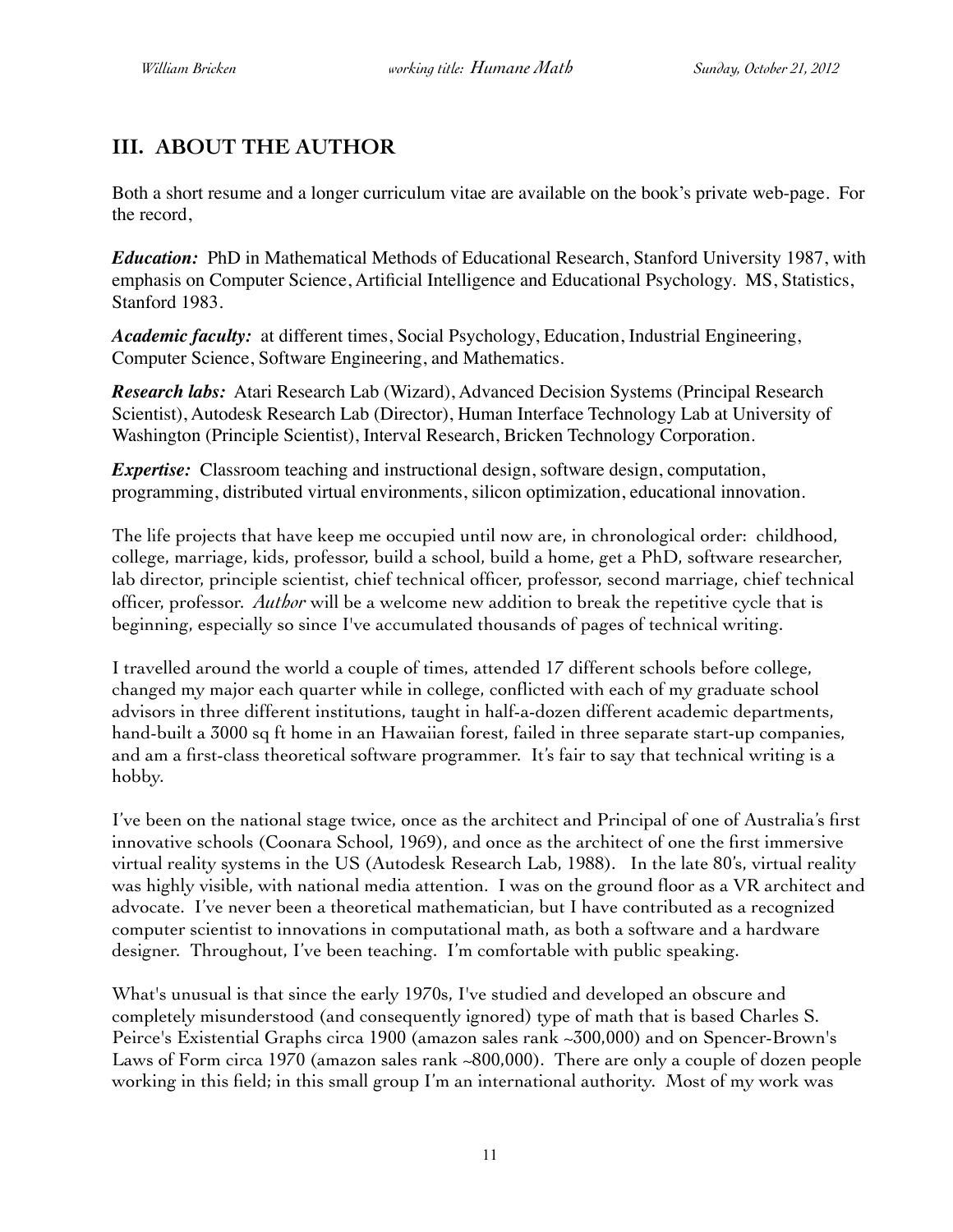behind the closed doors of research labs and start-ups, so this topic has seen very little popularization.

I'm writing HM primarily to gain a wider audience for the idea that math is experience as well as concept. A galvanizing question: why should math be any different than our other cultural foundations such as music, dance, literature and art? I began working in the field of iconic math solely because it suggests major changes in how we think about math. My strategy has been to demonstrate that iconic math is both relevant and viable by developing it in software tools that address very challenging problems such as optimization of semiconductor circuitry and the anxieties attendant to math education. The technical work is thus both pragmatic and at the *foundations of mathematics*, a research area that is widely ignored by both applied and pure mathematicians. HM is intended to open this field to a semi-popular reading audience.

The table below shows the relationship between sections of the book and my professional life. The book incorporates much of my professional career.

# DipEd, Math Education Monash 1972 Principal Coonara School 1972-75 Assistant Professor, Education State College of Victoria 1973-75 Lecturer in Education University of Hawaii at Hilo 1976-79 Teaching and Research Associate Stanford University 1983-84 PhD, Math Methods in Education Stanford University 1987 *Section II on Math and Computation* Assistant Professor, Computer Science Seattle University 1996-2001 Math Faculty **Math Faculty Lake Washington Institute** 2006-present *Section III on Virtuality* Intern and Consultant Atari Research 1983-84 Research Scientist **Advanced Decision Systems** 1984-88 Research Lab Director Autodesk 1988-89 Principal Scientist University of Washington HITL 1990-94 Chief Technical Officer Virtual Express 1994 *Section IV on Iconic Math* Software Developer ADS and Autodesk 1984-89 Computer Science Consultant Interval Research 1993-2000 Chief Scientist Bricken Technology 2000-2005

*Section I on Math Education*

*HM Sections aligned with the author's experiences.*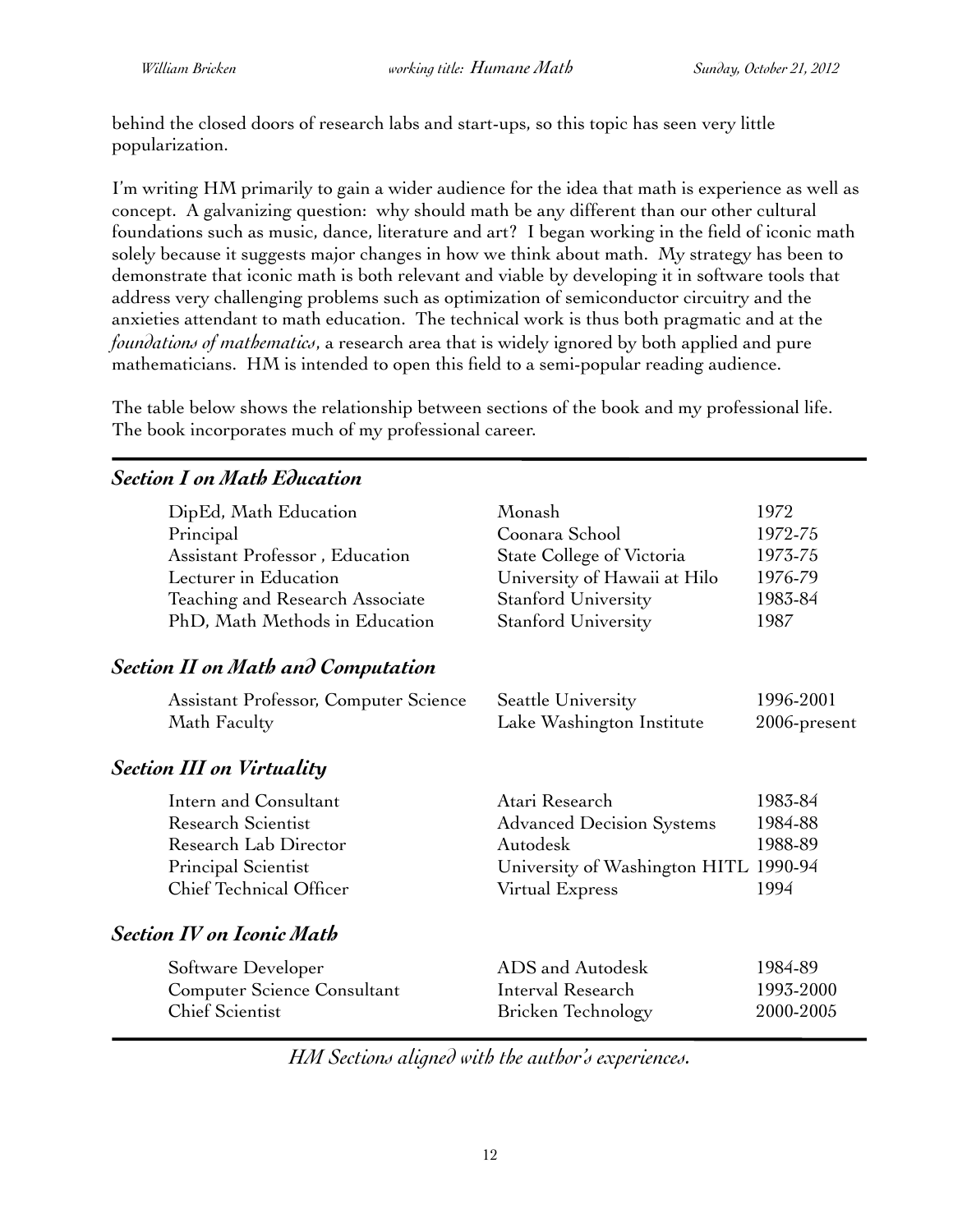### **IV. COMPETITION AND ESTABLISHED INTEREST**

*Humane Mathematics* is a book about math that takes the perspective of the general public. It is unique because it does not advocate that math is good or necessary. This differentiates it from the many books that address the sorry state of math education (especially in the US):

Diane Ravitch (2011), *The Death and Life of the Great American School System*, Basic (amazon sales rank in January 2012: 370)

Linda Darling-Hammond (2010), *The Flat World and Education*, Teachers College (amazon 2006)

Paul Lockhart (2009), *A Mathematician's Lament*, Bellevue Library (amazon 30991)

Howard Wainer (2011), *Uneducated Guesses*, Princeton (amazon 79671)

The critique is unlike books that identify how people misuse math, since a central theme is how math misuses people:

Charles Seife (2010), *Proofiness*, Viking (amazon 27896)

Joel Best (2001), *Damned Lies and Statistics*, U. California (amazon 41582)

John Allen Paulos (2001), *Innumeracy*, Hill&Wang (amazon 74328)

The wide-ranging critique is rather like those that question the state of physics and other sciences:

Lee Smolin (2007), *The Trouble with Physics*, Mariner (amazon 29704)

Peter Woit (2007), *Not Even Wrong*, Basic (amazon 29867)

The unique content makes HM non-comparable to books that concentrate on the history and personalities of math. Although HM does trace math history, it is not from a perspective that glorifies the growth of a magnificent edifice. Rather HM describes how modern math has abandoned its physical and physiological origins. HM includes the stories of people who invented modern *iconic math*, stories that have not yet been told to a popular audience.

Eli Maor (1991), *To Infinity and Beyond*, Princeton (amazon 3009) Eli Maor (2009), *e*, Princeton (amazon 47843) Alex Bellos (2011), *Here's Looking at Euclid*, Free Press (amazon 72400)

Math and philosophy can reach a general audience

Edwin Abbott (1880), *Flatland*, Dover (amazon 3125) Clifford Pickover (2012), *The Math Book*, Sterling (amazon 13137) George Gamow (2000), *One, Two, Three...Infinity*, Dover (amazon 17016)

HM does have equations, however they are restricted to elementary school arithmetic. Several semi-popular books show folks how to understand conventional math. From the perspective of HM, all fall short since all others accept that math is the same as symbolic math.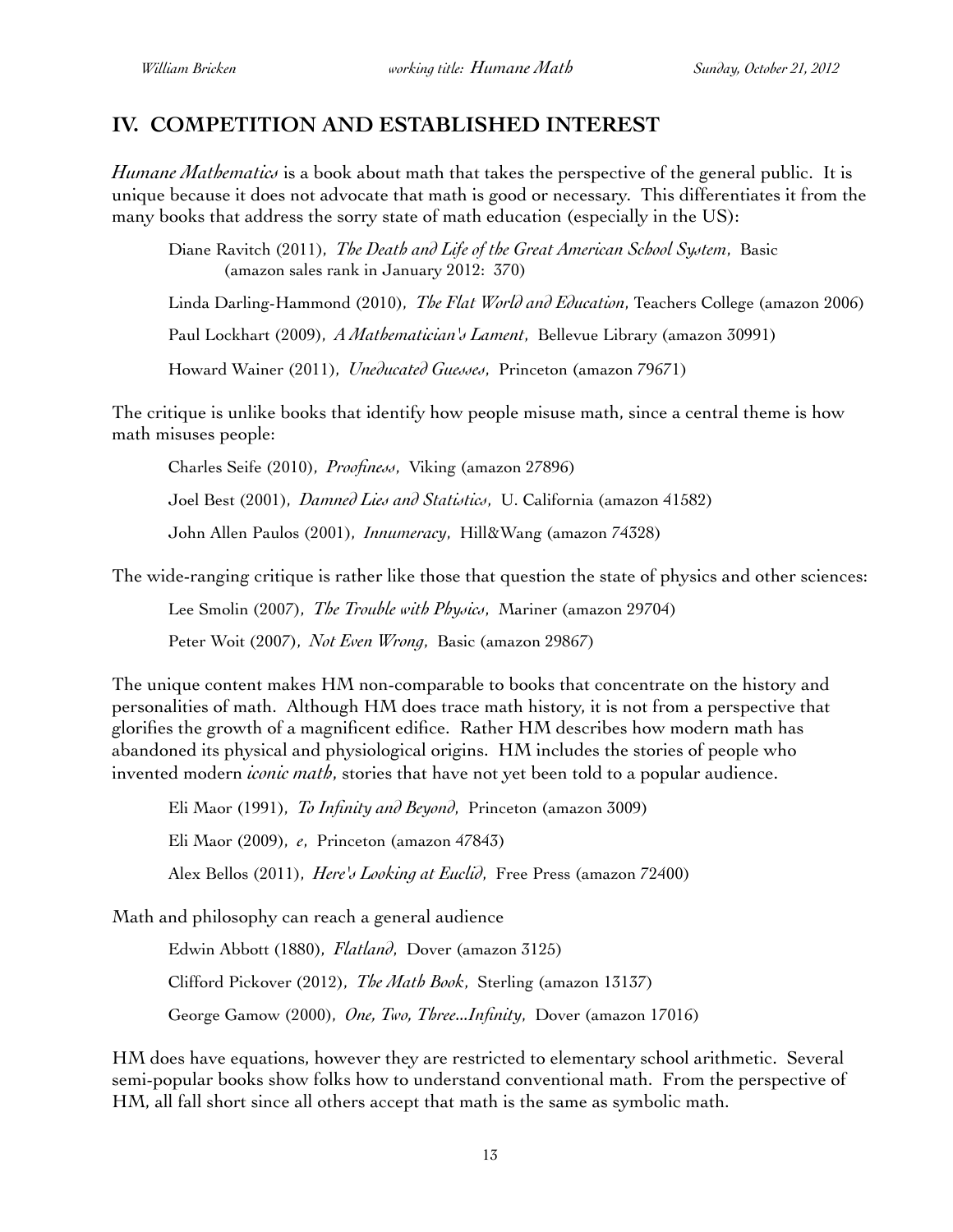Danica McKellar (2008), *Math Doesn't Suck*, Plume (amazon 4683) Hans Enzensberger (2000), *The Number Devil*, Holt (amazon 7885) Sherry Parrish (2010), *Number Talks*, Math Solutions (amazon 8387) Suzanne Chapin (2006), *Math Matters*, Math Solutions (amazon 10272) Thomas Carpenter (1997), *Making Sense*, Heineman (amazon 35263) Jo Boaler (2009), *What's Math Got to Do with It?*, Penguin (amazon 44836)

Recently many math books have combined semi-popular exposition with historical context. HM does describe math and how it is used, but it does not attempt to teach the beauty of the subject. HM is about the dark side of symbolic math and the lighter side of experiential math.

Ian Stewart (2011), *The Mathematics of Life*, Basic (amazon 7481) Keith Devlin (2011), *The Man of Numbers*, Walker (amazon 8175) Keith Devlin (2000), *The Language of Mathematics*, Holt (amazon 12733) William Dunham (1991), *Journey through Genius*, Penguin (amazon 23357) Ian Stewart (1996), *What is Mathematics?*, Oxford U. (amazon 26384) Paul Nahin (2011), *Number-crunching*, Princeton (amazon 38052) Paul Nahin (2010), *An Imaginary Tale*, Princeton (amazon 43258) Luetta Reimer (1994), *Mathematicians Are People Too*, Seymore (amazon 67186) Tobias Dantzig (2007), *Number*, Plume (amazon 219625)

HM does have intellectual content, which most resembles

Douglas Hofstadter (1979), *Godel-Escher-Bach*, Basic (amazon 2224) Charles Seife (2000), *Zero*, Penguin (amazon 26955) Robert Kaplan (2000), *The Nothing that Is*, Oxford (amazon 109392)

HM directly addresses logical thinking from a new perspective. It covers some of the same territory as

Daniel Kahneman (2012), *Thinking, Fast and Slow*, Farrar, Straus & Giroux (amazon 61) Cooper & Patton (2011), *Writing Logically, Thinking Critically* 7th ed., Longman (amazon 8717) Seay & Nuccetelli (2011), *How to Think Logically* 2nd ed., Prentice Hall (amazon 25941)

HM addresses the impact of modern technology on math education, but it goes deeper into the relationship between math and digital technology:

Collins & Halverson (2009), *Rethinking Education in the Age of Technology*, Teachers College (amazon 12635) Christensen, Johnson & Horn (2010), *Disrupting Class*, McGraw-Hill (amazon 32676)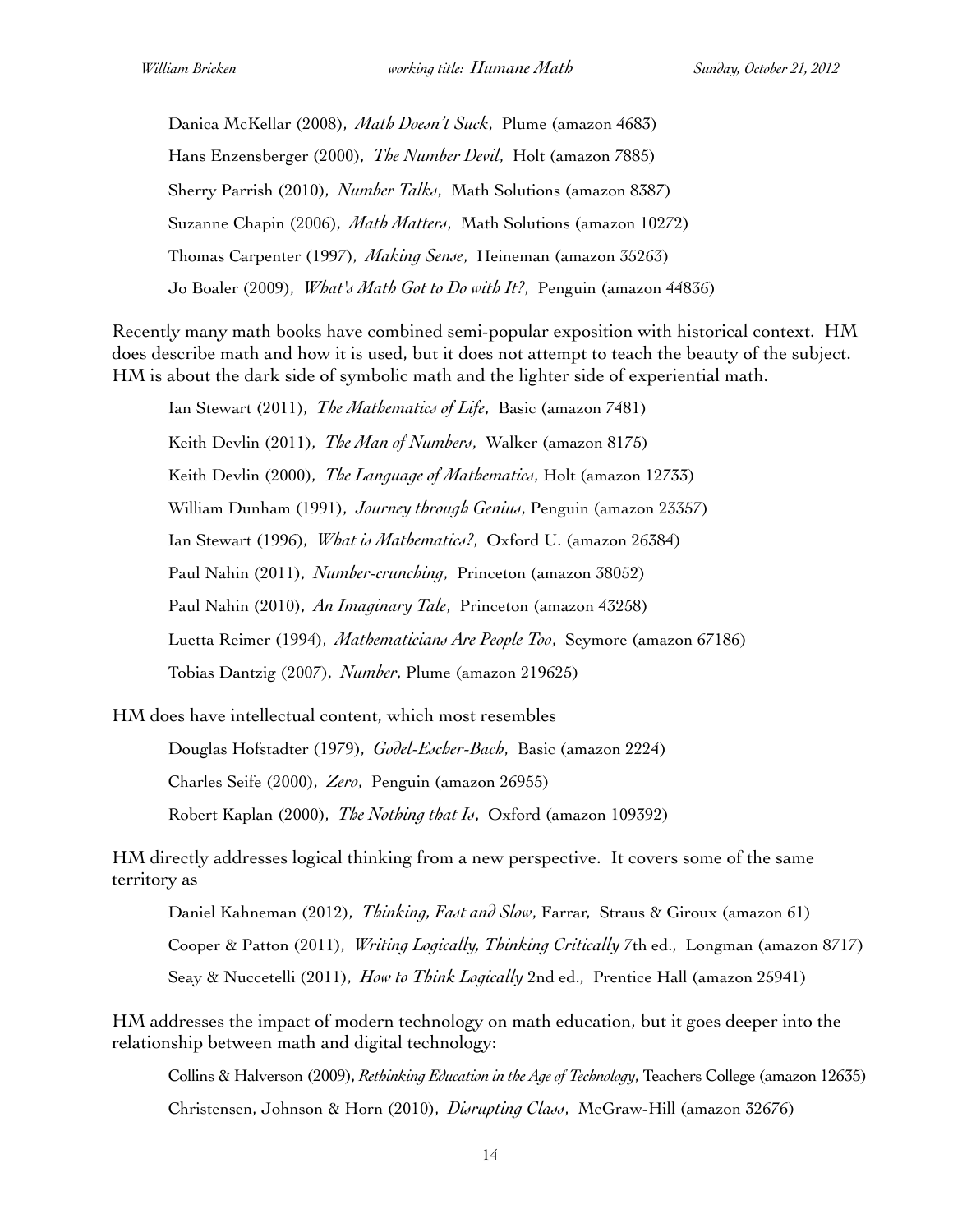There is an established curiosity about new scientific ideas. These books have little of the content of HM, but share a style and perspective.

Jim Holt (2012), *Why Does the World Exist?,* Liveright (amazon 448) Keith Devlin (2012), *Introduction to Mathematical Thinking*, Devlin (amazon 770) Nicholas Carr (2011), *The Shallows: What the Internet is Doing to Our Brains*, Norton (amazon 882)

The content of iconic math can be found only in quite esoteric texts:

Houser & Kloesel (eds) (1992), *The Essential Peirce*, Indiana U. (amazon 71392)

Spencer Brown (2008), *Laws of Form*, Bohmeier (amazon 939241)

The internet should also be considered as competition to books sales. Internet strategies are included next under Marketing.

# **V. MARKETING AND PROMOTION**

Why should anyone want to buy a book about iconic math, particularly since people actively avoid buying any books about math? Well, that's the design dilemma I've been wrestling with. The short answer is that it is a new way of thinking, a humane math. Iconic math is also an old way of thinking, it reflects the cultural forms that people have used for thousands of years.

*Two-sentence summary: Humane Math* reconnects math to our bodies by replacing the symbols we have grown to hate with pictures we can easily understand. Find out why school math is bad for us, how it went wrong, what we are risking if we don't change, and how we can make math real again.

*Quick pitch:* Today's math is not built for humans, no wonder it hurts. Here's how to get rid of your math-anxiety, fix school math so that it is no longer destructive, and help math to make sense again.

*Cognitive marketing:* Our minds would benefit from a simpler, more natural math, a math integrated with our senses and our intuitions. Our sciences would benefit from a grounded math that is parallel, visual, manipulable and non-symbolic.

*Personal growth marketing:* Expressed "in pictures" math is utterly simple and intuitive. Both math education and math itself are destructive to confidence and to understanding. These problems can be corrected not by learning modern math but by relying on common sense and intuition.

*Game and puzzle marketing: Humane Math* provides a new way to look at common math, new tools for solving math problems, and new puzzles that illustrate how narrow our current view of math actually is.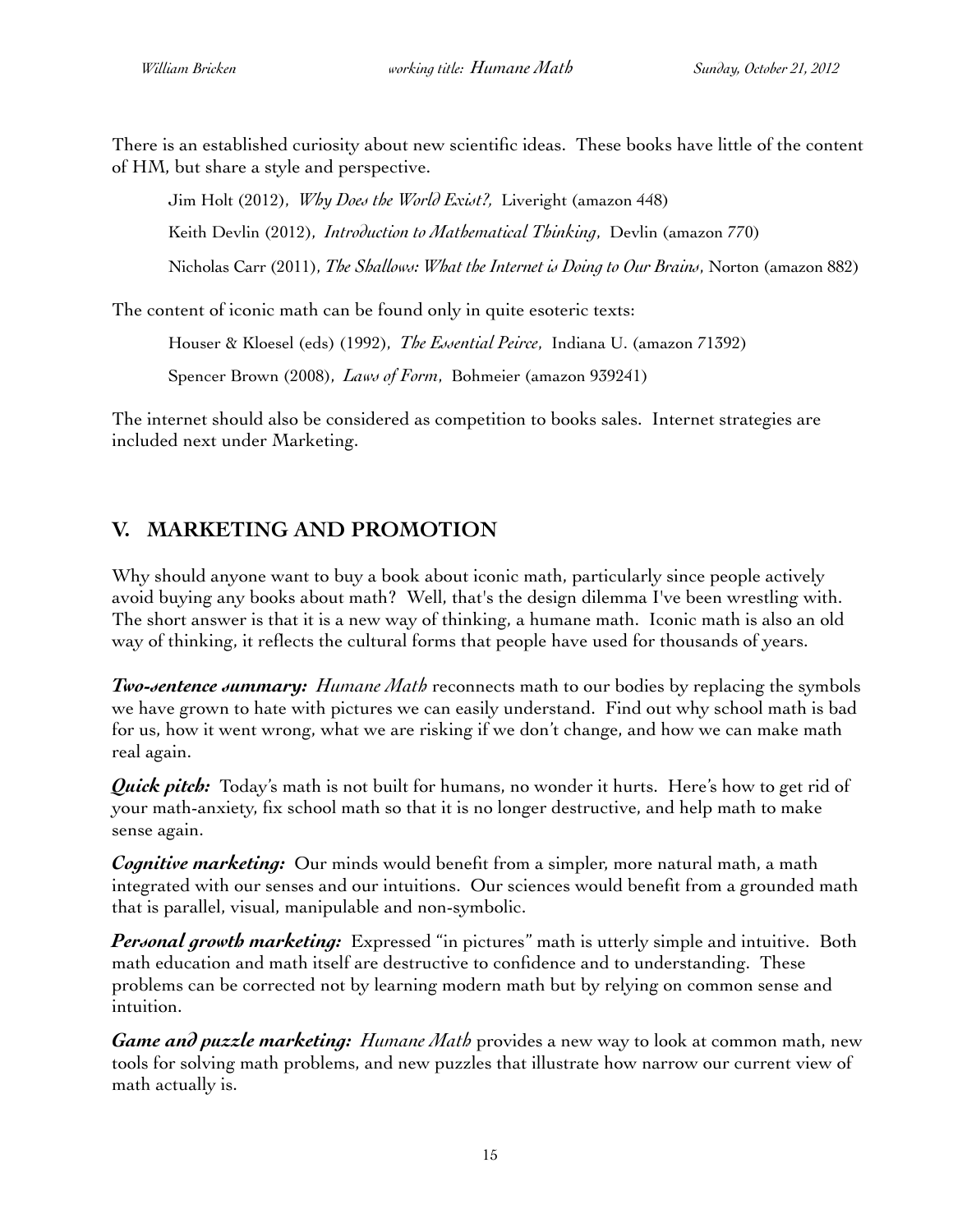*Philosophical marketing:* Math is alienating us from reality, disassociating us from what we experience and leading us into an ultimately self-destructive virtual reality of digital information and entertainment.

*Historical marketing:* The ideas in *Humane Math* were wide-spread prior to the twentieth century. Iconic math is a return to our cultural heritage, it is the *natural* way to do math that has evolved since the beginning of civilization.

### *MARKETING HUMANE MATH*

HM shows people a different way to figure and a new way to think. The medium of written text, however, fails to convey the dynamic, interactive way that math works. The book will be supplemented with YouTube videos, Twitter bumper-stickers, downloadable apps that let people use iconic math directly, suggestions for manipulables that help folks do math with their hands, and a children's book about how math really works. These marketing extensions are described in the next section, **Extensions**.

The four Sections of HM appeal to different groups of people. Thus the marketing plan should be customized to reach each of these groups separately, as well as to reach a general audience who may be interested in any of the four focus areas (math education, math itself, digital media, innovative thinking). There are, of course, the traditional avenues of book reviews and print advertisements. The content of HM is also well modularized so that popular articles can be released in:

| Forward looking popular magazines such as                 |                                 |  |  |  |  |
|-----------------------------------------------------------|---------------------------------|--|--|--|--|
| New York Review of Books                                  | Utne Reader                     |  |  |  |  |
| Atlantic Monthly                                          | Science Digest                  |  |  |  |  |
| Web-based technology/culture magazines and blogs such as  |                                 |  |  |  |  |
| Wired                                                     | Post Modern Culture             |  |  |  |  |
| Extreme Tech                                              | Huffington Post                 |  |  |  |  |
| Information Week                                          | <b>Technology Review</b>        |  |  |  |  |
| Education magazines such as                               |                                 |  |  |  |  |
| Chronicle of Higher Education                             | Rethinking Schools              |  |  |  |  |
| <b>Education Review</b>                                   | Technical Horizons in Education |  |  |  |  |
| Home Education Magazine                                   | Tech and Learning               |  |  |  |  |
| Media and Methods Magazine                                |                                 |  |  |  |  |
| In addition to those above, review articles are likely in |                                 |  |  |  |  |
| New Scientist                                             | <b>Wall Street Journal</b>      |  |  |  |  |
| Scientific American                                       | <b>Science News</b>             |  |  |  |  |
| The Guardian                                              | Choice                          |  |  |  |  |
| Discover                                                  | Publishers Weekly               |  |  |  |  |

Over the last three decades I've written literally hundreds of articles that might be adapted for these different outlets. The great majority of these articles are related to iconic math, so I'd think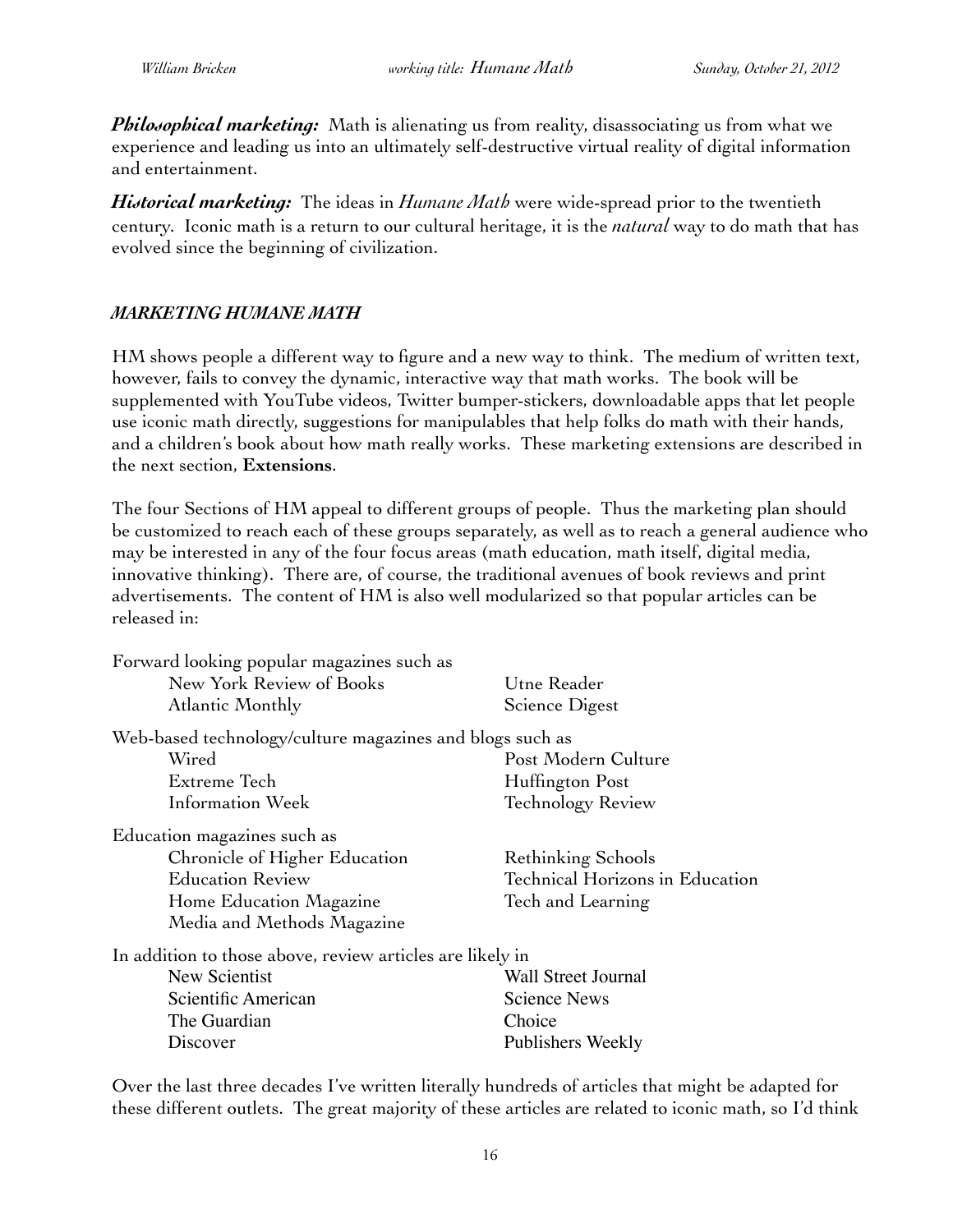it appropriate to release book selections from Sections I through III, and related articles for Section IV. The new math in Section IV is *formal* (i.e. legitimately mathematical), so that it may be of interest to technical readers as well as to educators. Since this content is simpler than grade school math, it may also reach the general audience. HM can be publicized independently from each of its different perspectives.

### *SOCIAL MEDIA*

The new thinking introduced by iconic math is sufficiently motivating that an electronic media blitz may be worthwhile, in an attempt to achieve meme/viral status. This would require significant effort by building outlets such as a

Facebook page, stocked with articles, commentary and puzzles Twitter feed, stocked with one-liners and bumper-stickers. A Pinterest board stocked with visual math images. A blog and discussion log about the ideas contained in the book.

The iconicmath.com website is a beginning.

Managing a viral campaign requires choreography, a campaign that would appropriately start once the book contract has been established. Once the book is underway, I'll contact old colleagues who might contribute to spreading information about the book, and who would be an excellent source-pool for recommendations, reviews and endorsements.

### *HUMANE MATH WEBSITE*

I will be building a Humane Math website in support of the book, as a context for discussion of the ideas it presents, and as a responsive channel for technical questions or concerns. The current [iconicmath.com](http://iconicmath.com/) website supports *only* content in Section 4. Iconicmath.com does provide a template for further website development, such as the underlying page layout infrastructure, social media options, and page analytics to improve both design and appeal. The blog and forum options on iconicmath.com are currently suppressed; they will be activated for the humane math site.

### *POTENTIAL YOUTUBE EXPOSURE*

Counting YouTube video hits for content similar to or supportive of HM can provide a ballpark assessment of potential audience interest. The largest group of views is young children's counting videos, ala Sesame Street. Several "Counting Numbers 1-10" videos have reached 5 million views. This indicates that there is a widespread parental interest in teaching counting to their children, a proportion of whom would be receptive to the ideas in HM.

The Khan Academy "Basic Addition" video has 1 million views, while "Basic Multiplication" has 350 thousand views. The methods that these two videos show resemble those in HM.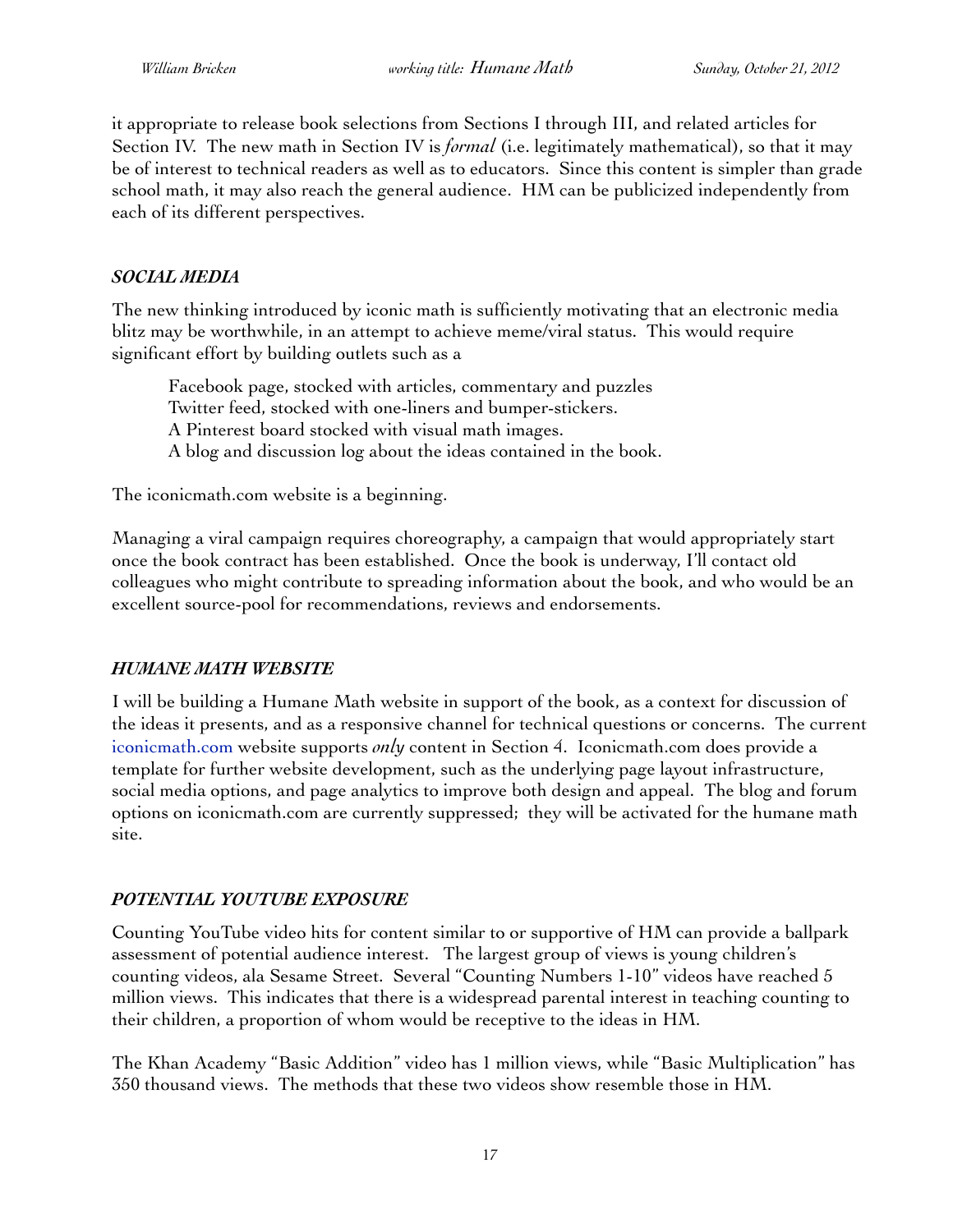A teenage cartoon called "Algebra Aversion" has 6 million views. Successful math tricks and math songs draw about 1 million views each. The Ma and Pa Kettle satire on arithmetic also has about 1 million views. TED talks that criticize math come in at about 2 million views.

This analysis suggests that there is an incipient market of about a million people that can be reached via YouTube distribution of iconic math animations.

### *KEYWORDS FOR BRANDING*

This is a summary of words/concepts that have already been mentioned. Many of these are rather technical; here I'm naming concepts that may have more desirable common names.

| humane math              |                         | (have humanemath.com)    |                                 |  |
|--------------------------|-------------------------|--------------------------|---------------------------------|--|
| iconic math              | (have iconicmath.com)   |                          |                                 |  |
| boundary math            | (have boundarymath.com) |                          |                                 |  |
| authentic math           | authentic numbers       |                          | iconic numbers                  |  |
| boundary numbers         | authentic addition      |                          | the Addition Principle          |  |
| authentic multiplication |                         | mathematical imperialism | the Multiplication Principle    |  |
| ethnomath                | diagrammatic math       |                          | parallel math                   |  |
| virtuality               | symbolic detachment     |                          | mathematical mediation          |  |
| virtual meaning          | virtual semantics       |                          | iconic notation                 |  |
| unit ensembles           | depth-value notation    |                          | calculating without counting    |  |
| iconic algebra           | iconic logic            |                          | boundary logic                  |  |
| unary logic              | virtual pervasion       |                          | dominion, involution, pervasion |  |
| thinking by forgetting   | void-equivalence        |                          | void-substitution               |  |

# **VI. EXTENSIONS**

When HM is taken as a gentle introduction to iconic mathematics, marketing can be extended to include other avenues of popularization, rather like the action figures that are sold in hamburger stores to popularize the heroes in a forthcoming movie. These extensions relate only to Section IV of HM, where an alternative approach to school math is presented.

Here are several possible extensions, each marked subjectively with my personal thoughts about the quality of the idea. Each of these extensions has been developed in prototype, none require extensive development or refinement effort. A fair estimate is that all are 70% complete. I'll emphasize that each of these ideas is a marketing approach, none are necessary for the book to succeed.

### *YouTube Visual Computation* (exposure rather than profit; excellent potential)

A theme of the book is that math can be anchored to physical experience. Iconic math "computation" is inherently visual, physical and manipulative. The acts of addition, subtraction, multiplication, and division can be illustrated as dynamically changing images, rather than as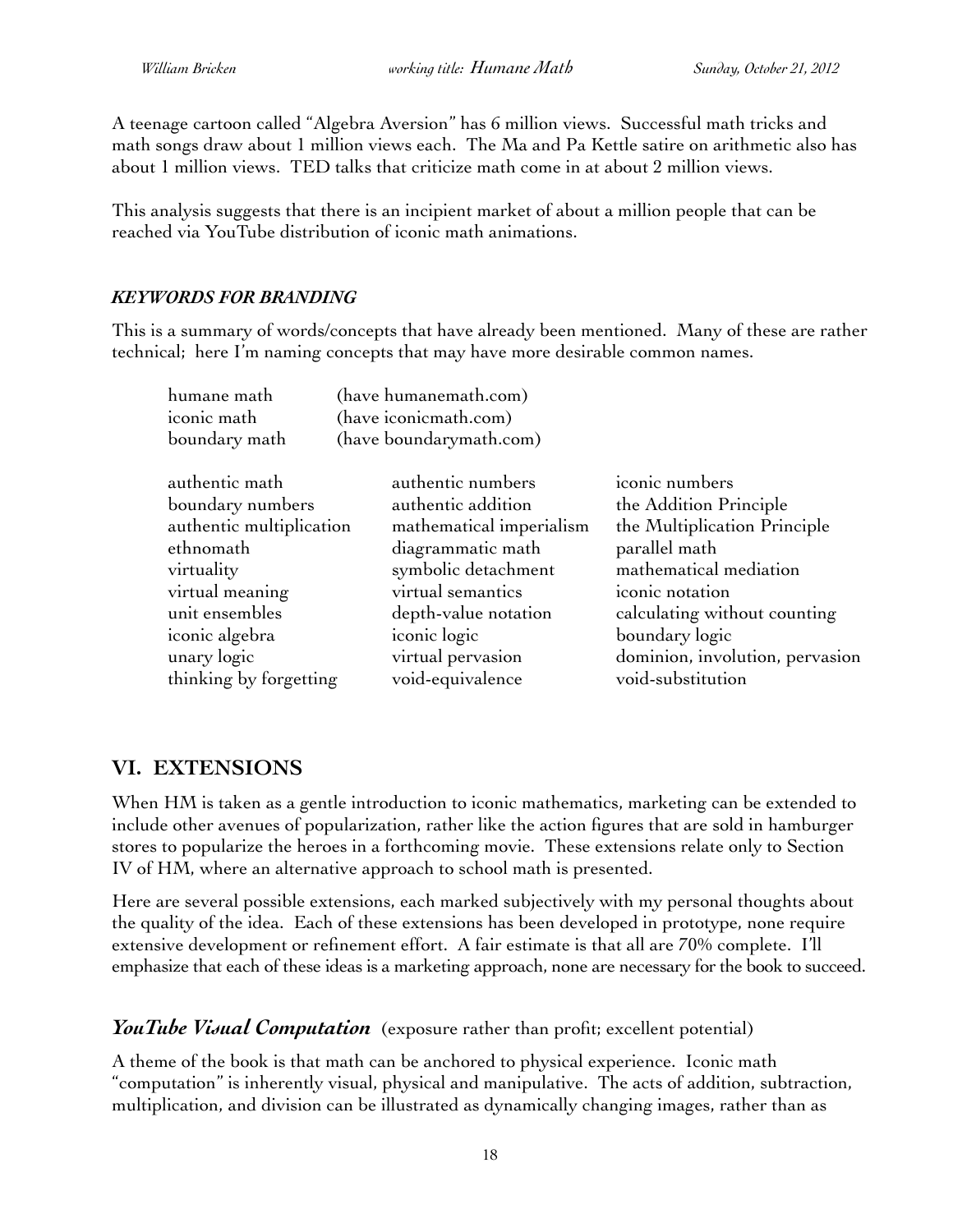mental manipulation of symbols. The main idea is to appeal to elementary and secondary students, both as a simpler way to understand math and as a way to voice concern about the symbolic math taught in schools.

Several preliminary prototypes of this type of YouTube video are available on the iconicmath website on these pages:

> [Container numbers](http://iconicmath.com/arithmetic/containers) [Network numbers](http://iconicmath.com/arithmetic/networks)

The technical paper Syntactic Variety in Boundary Logic (on the page [Varieties\)](http://iconicmath.com/introduction/varieties) shows a dozen ways that iconic arithmetic can be expressed as physical interaction. Some are 2D drawings, some are 3D manipulables, and some are 3D immersive experiences.

## *The Iconic Arithmetic Calculator* (a \$2 downloadable app; excellent potential)

The above work is not of salable quality, however I've built the same ideas into a calculator that works like a normal calculator, but shows dynamically each computation being performed as a visual manipulation. Sample shots of the iconic arithmetic calculator are at

> [Binary calculator](http://iconicmath.com/calculator/binary) [Decimal unit calculator](http://iconicmath.com/calculator/decimalunits) [Decimal digit calculator](http://iconicmath.com/calculator/digit)

The calculator works in decimal as well as binary notation so that familiarity is assured. The display of numbers can be conventional numerals or unit-ensembles (tallies) that suppress the symbolic structure of digits. Calculations are performed using iconic arithmetic with depth-value notation, a mouth-full but visually very close to conventional notation. However, iconic form allows *much simpler* arithmetic concepts and calculations. These calculations include remarkable features not available with symbolic arithmetic (for example, addition and subtraction are the same thing; multiplication as well as addition is just putting units into specific places). The idea would be to advertise these features, as well as to advertise the essentially subversive nature of this *new approach to arithmetic that matches how we think* and is thus much easier to understand and to do.

It is feasible to bundle this calculator app (or at least an access code to download it) with the hardback edition of HM. It can also be sold separately as a novelty item to impress friends, as an educational tool, as a reminder of the simplicity of computation, or as a subversive device for math classrooms.

# *The Iconic Logic Calculator* (a \$2 downloadable app; slight potential)

Similar to the iconic *arithmetic* calculator app, we could develop and market an iconic *logic* calculator app. A description of some possible display formats is on the [Varieties](http://iconicmath.com/introduction/varieties) page. The difficulty with this idea is that people rarely need to do logic computations. Thus this app is more of a novelty than a useful tool. It does illustrate how logic itself can come in very different conceptual varieties while still leading to the same rational conclusions. Prototypes already exist.